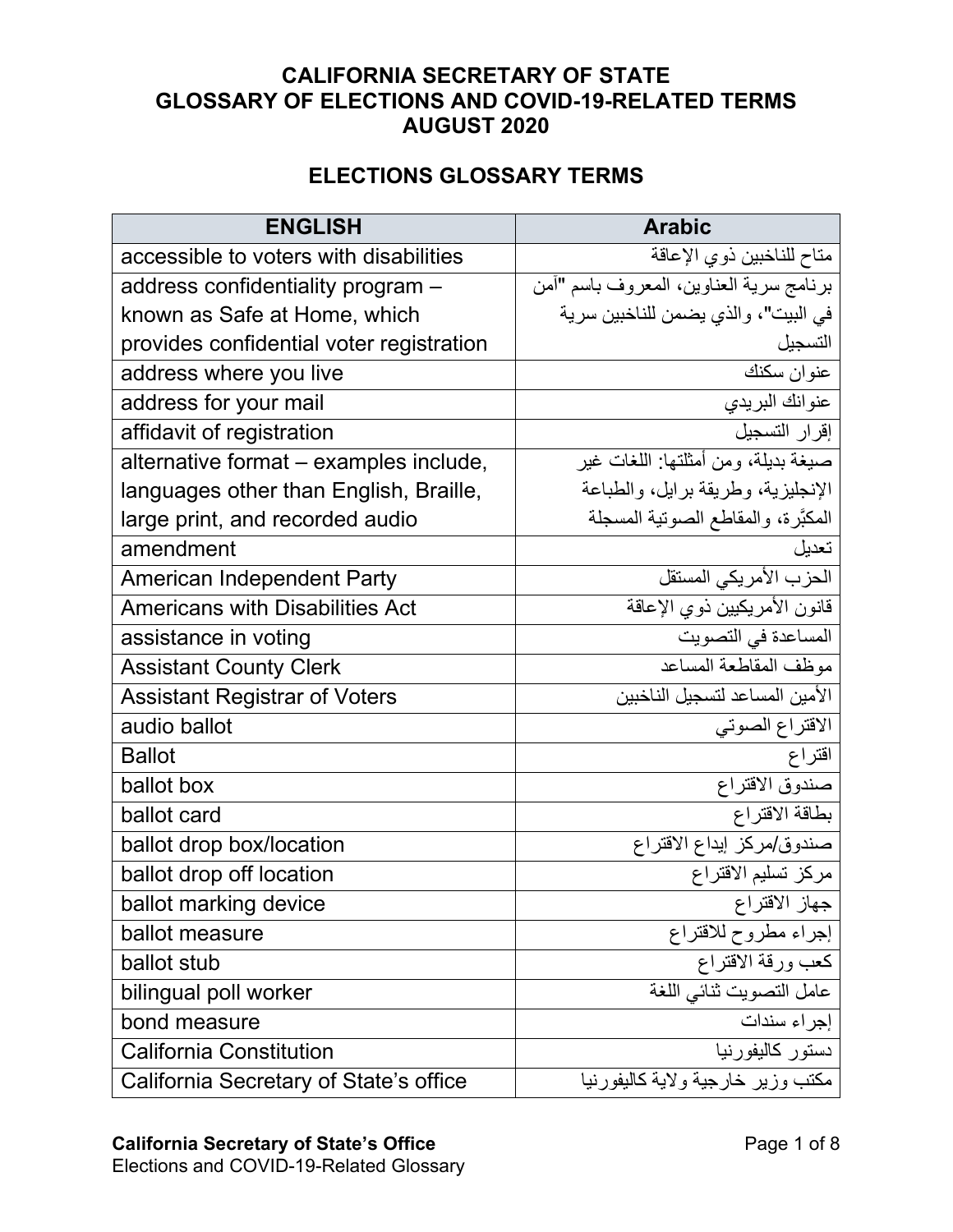| Candidate                             | مرشح                           |
|---------------------------------------|--------------------------------|
| cast a vote                           | الانتخاب                       |
| <b>Conditional Voter Registration</b> | التسجيل المشروط للناخبين       |
| confirm your registration             | أكِّد تسجيلك                   |
| consolidated precinct                 | الدائرة الموحدة                |
| constitutional                        | دستوري                         |
| county                                | مقاطعة                         |
| <b>County Clerk</b>                   | موظف المقاطعة                  |
| county measure                        | إجراء على مستوى المقاطعة       |
| <b>County Voter Information Guide</b> | دليل معلومات ناخبي المقاطعة    |
| curbside voting                       | التصويت أمام مركز الاقتراع     |
| decline to state                      | مستقل عن الأحزاب               |
| <b>Democratic Party</b>               | الحزب الديمقراطي               |
| district                              | حي                             |
| drive-through voting                  | نظام توصيل الأصوات             |
| duplicate vote                        | تصويت مكرر                     |
| early voting                          | التصويت المبكر                 |
| elderly voters                        | الناخبون كبار السن             |
| election                              | الانتخابات                     |
| Election Administration Plan (EAP)    | خطة إدارة الانتخابات           |
| <b>Election Day</b>                   | يوم الانتخاب                   |
| election inspector                    | مفتش الانتخابات                |
| election observer                     | مراقب الانتخابات               |
| election official                     | مسؤول الانتخابات               |
| election worker                       | عامل الانتخابات                |
| Electioneering                        | الدعاية الانتخابية             |
| electronic pollbook or e-pollbook     | سجل الاقتراع الإلكتروني        |
| eligible voters                       | الناخبون الذين يحق لهم التصويت |
| fiscal impact                         | الأثر المالي                   |
| general election                      | الانتخابات العامة              |
| <b>Green Party</b>                    | حزب الخُضر                     |
| identification                        | تعريف                          |
| initiative measure                    | مبادرة بإجراء                  |
| instructions to voters                | التعليمات الموجهة إلى الناخبين |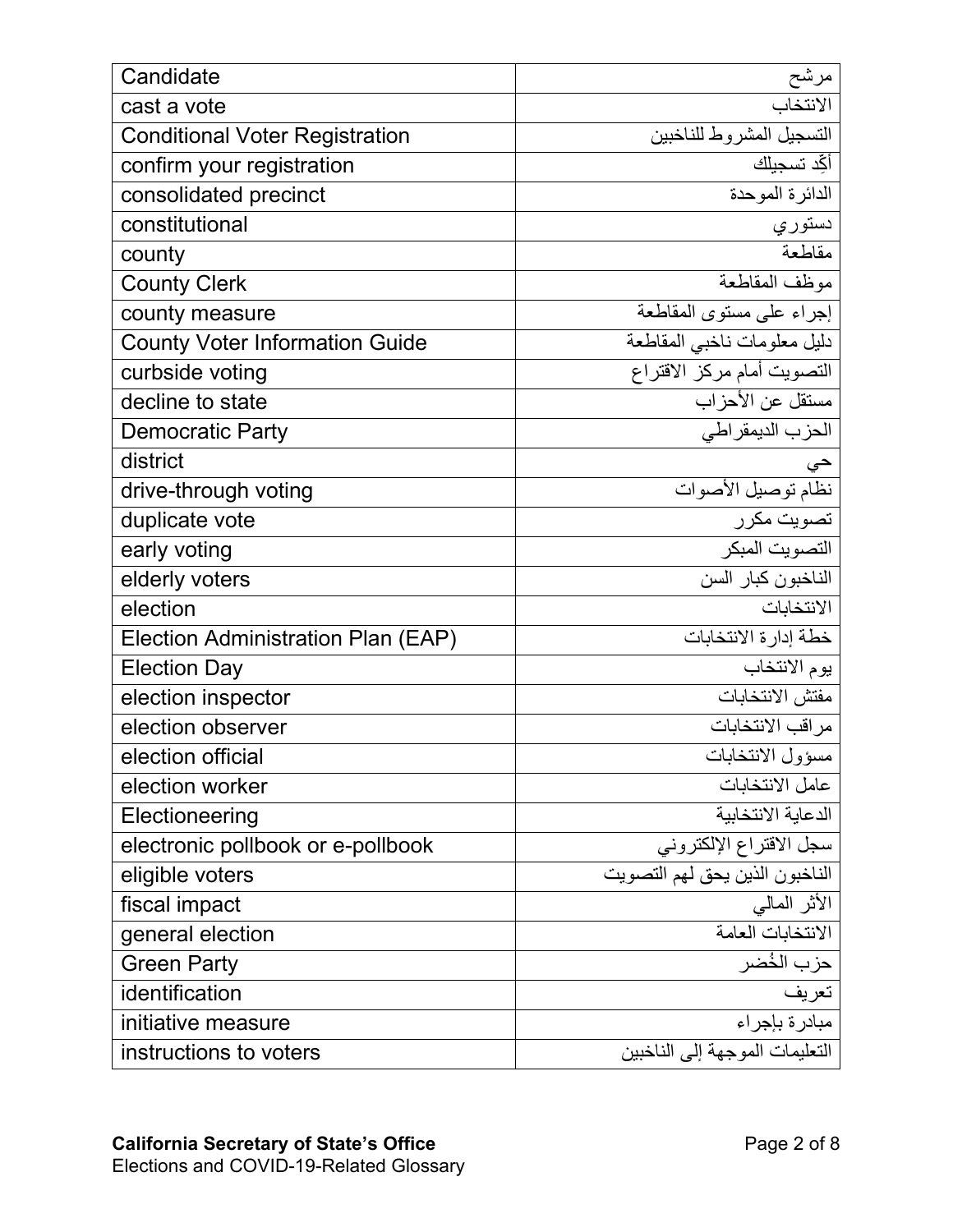| <b>Language Accessibility Advisory</b>    | اللجنة الاستشارية للتيسير اللغوى          |
|-------------------------------------------|-------------------------------------------|
| Committee (LAAC)                          |                                           |
| layout guidance                           | إرشادات الترتيب                           |
| <b>Libertarian Party</b>                  | الحزب الليبرالي                           |
| local measure                             | إجراء محلي                                |
| mail ballots                              | الاقتراع بالبريد                          |
| marking device                            | جهاز الاقتراع                             |
| military and overseas voters              | الناخبون العسكريون والمسافرون إلىي الخارج |
| multilingual services                     | الخدمات متعددة اللغات                     |
| <b>No</b>                                 | V                                         |
| No Party Preference                       | بلا تفضيل حزبي                            |
| Nonpartisan                               | غير حزبي                                  |
| Office of the Registrar of Voters         | مكتب أمين تسجيل الناخبين                  |
| official ballot                           | اقتراع رسمي                               |
| Overvote                                  | التصويت الزائد                            |
| paper ballot                              | ورقة اقتراع                               |
| Peace and Freedom Party                   | حزب السلام والحرية                        |
| please print                              | يرجى الطباعة                              |
| poll worker                               | عامل انتخابات                             |
| polling place                             | مركز الاقتراع                             |
| Precinct                                  | دائرة                                     |
| pre-registration - California youth can   | التسجيل المسبق: يمكن لشباب كاليفور نيا أن |
| pre-register to vote if they are 16 or 17 | يسجلوا مسبقًا للتصويت إذا كانت أعمار هم   |
| years old and meet the other voter        | 16 أو 17 عامًا وكانوا مستوفين للشروط      |
| registration eligibility requirements and | الأخرى لأهلية الناخبين للتسجيل، وسيُفعَّل |
| their registration will become active     | تسجيلهم بمجرد أن يُتموا 18 عامًا          |
| once they turn 18 years old               |                                           |
| primary election                          | الانتخابات التمهيدبة                      |
| proposition                               | مقترح                                     |
| provisional ballot                        | اقتراع مشروط                              |
| provisional ballot envelope               | مظروف الاقتراع المشروط                    |
| public comment period                     | فترة التعليق العام                        |
| public consultation meeting               | الاجتماع التشاوري العام                   |
| public hearing                            | جلسة استماع علنية                         |
| recall election                           | انتخابات مبكر ة                           |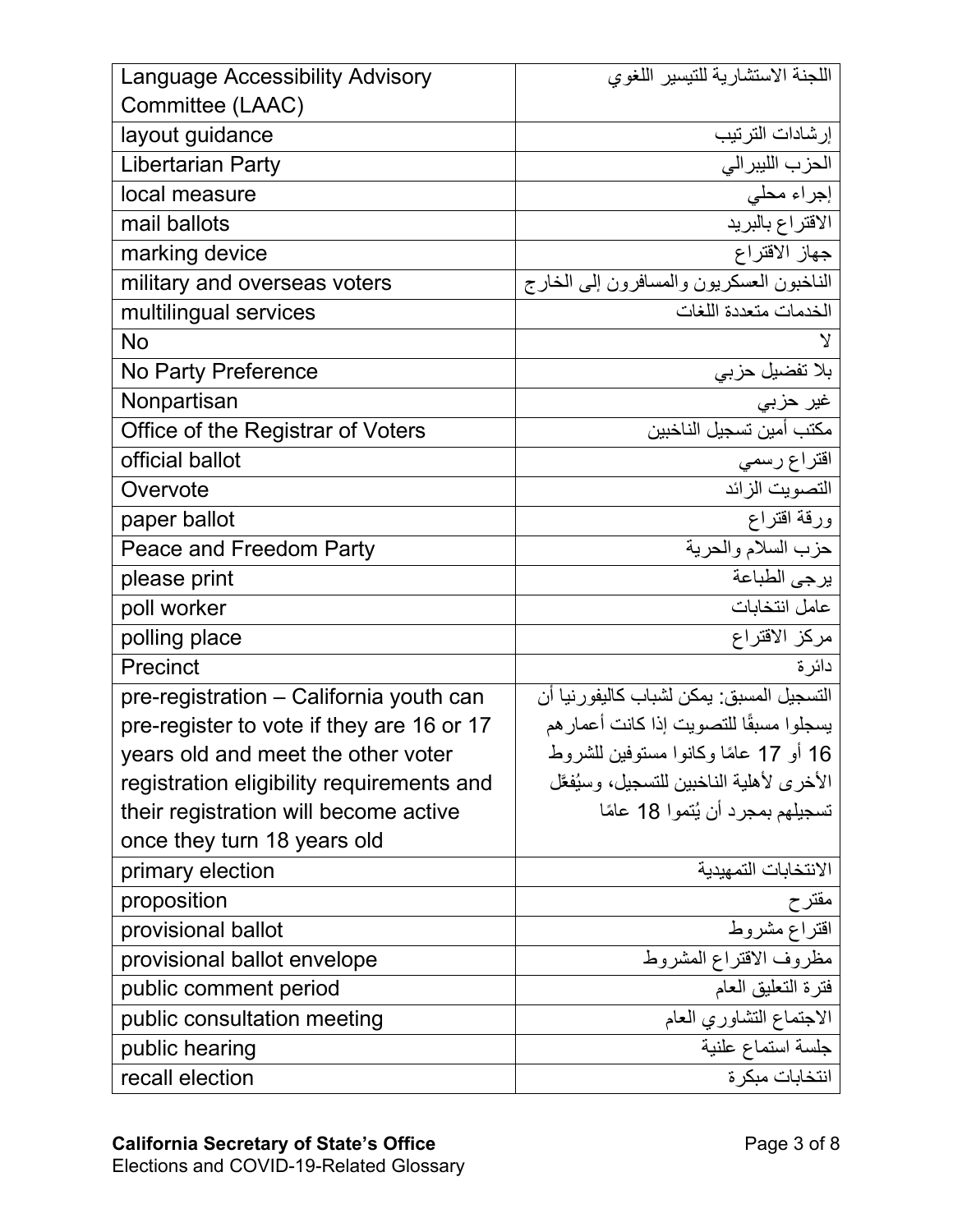| register to vote                  | التسجيل للتصويت                      |
|-----------------------------------|--------------------------------------|
| registered voters                 | الناخبون المسجلون                    |
| registration form                 | نموذج التسجيل                        |
| referendum measure                | إجراء استفتاء                        |
| Remote Accessible Vote by Mail    | التصويت المتاح عن بعد بالبريد        |
| (RAVBM)                           |                                      |
| replacement ballot                | ورقة اقتراع بديلة                    |
| <b>Republican Party</b>           | الحزب الجمهوري                       |
| re-register                       | إعادة التسجيل                        |
| roster                            | قائمة                                |
| runoff election                   | انتخابات الإعادة                     |
| sample ballot                     | عينة لورقة اقتراع                    |
| school measure                    | إجراء مدرسى                          |
| secrecy sleeve                    | مظروف السرية                         |
| Signature                         | توقيع                                |
| special election                  | انتخابات استثنائية                   |
| spoiled ballot                    | ورقة اقتراع باطلة                    |
| state initiative                  | مبادرة من الولاية                    |
| state measure                     | إجراء مقدم من الولاية                |
| <b>Statewide Special Election</b> | انتخابات استثنائية على مستوى الولاية |
| <b>Stylus</b>                     |                                      |
| touch screen                      | شاشة لمس                             |
| Vote                              | تصويت                                |
| vote both sides of the ballot     | ضع صوتك على وجهي ورقة الاقتراع       |
| vote center                       | مركز الاقتراع                        |
| vote for no more than             | لا تصوت لأكثر من                     |
| vote for one                      | صوّت لواحد                           |
| vote for up to                    | صوّت بحد أقصىي لـ                    |
| Vote by Mail                      | التصويت بالبريد                      |
| Vote by Mail return envelope      | مظروف الإعادة للتصويت بالبريد        |
| Voter                             | الناخب                               |
| <b>Voter Bill of Rights</b>       | وثيقة حقوق الناخبين                  |
| voter feedback                    | تعليقات الناخبين                     |
| voter information pamphlet        | كتيب معلومات الناخبين                |
| voter instructions                | تعليمات الناخبين                     |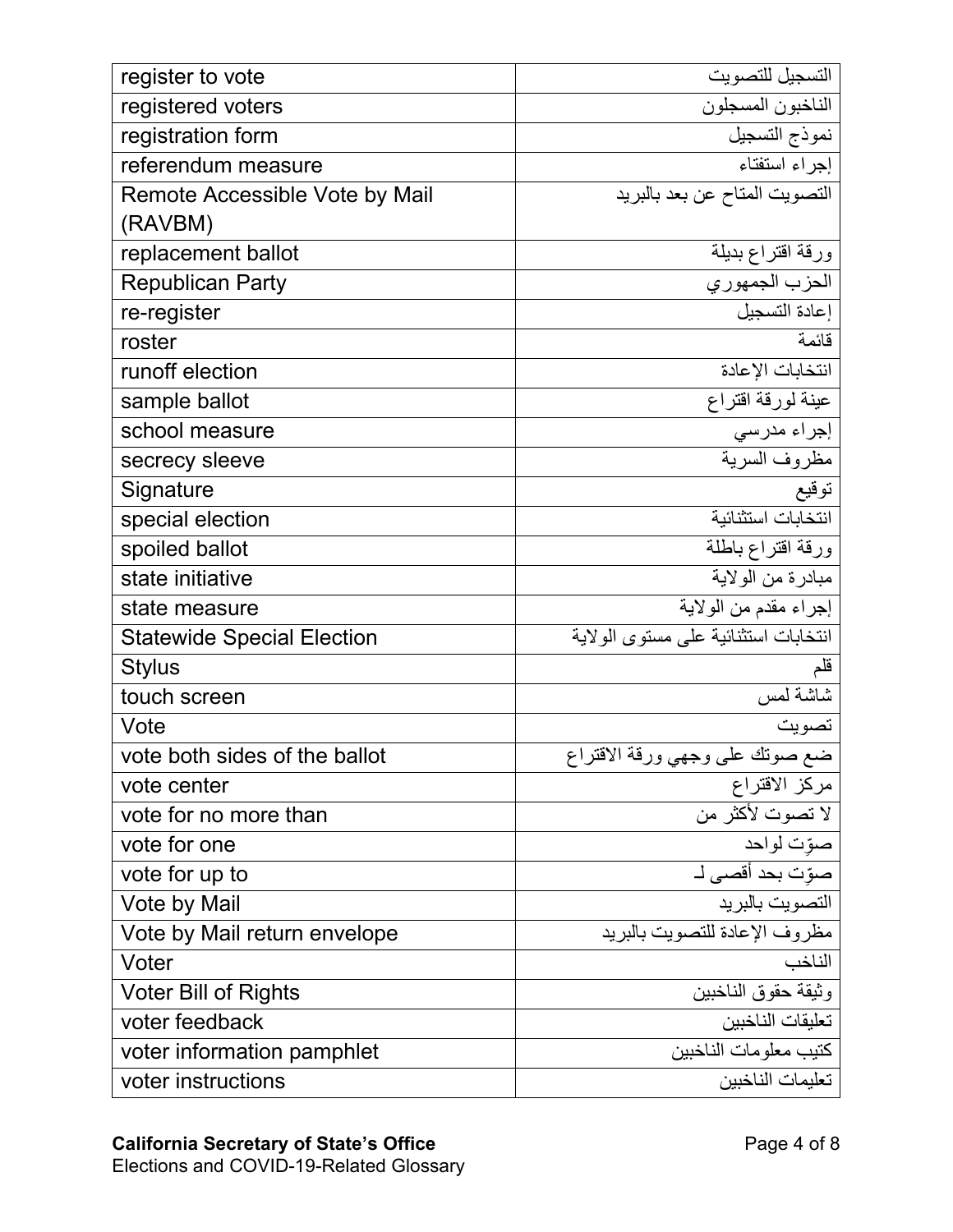| voter outreach                       | تو عية الناخبين                     |
|--------------------------------------|-------------------------------------|
| voter outreach plan                  | خطة تو عبة الناخبين                 |
| voter services                       | خدمات الناخبين                      |
| <b>Voter's Choice Act</b>            | قانون اختيار الناخبين               |
| voters with disabilities             | الناخبون ذوو الإعاقة                |
| Voting                               | التصوبت                             |
| <b>Voting Accessibility Advisory</b> | اللجنة الاستشار بة لتسهيلات التصويت |
| Committee (VAAC)                     |                                     |
| voting booth                         | مقصورة الاقتراع                     |
| voting equipment                     | معدات التصويت                       |
| <b>Voting Rights Act</b>             | قانون حقوق التصويت                  |
| voting station                       | مركز اقتراع                         |
| wheelchair accessible                | مناسب للكرسى المتحرك                |
| write-in candidate                   | مرشح بالكتابة                       |
| Yes                                  | نعم                                 |

## **COVID-19-RELATED GLOSSARY TERMS**

| cleaning supplies                        | مستلز مات التنظيف                                                                     |
|------------------------------------------|---------------------------------------------------------------------------------------|
| commonly used surfaces                   | الأسطح متكررة الاستخدام                                                               |
| Coronavirus Aid, Relief, and Economic    | قانون فيروس كورونا للإغاثة والإنعاش                                                   |
| Security (CARES) Act                     | والأمن الاقتصادي (قانون كيرز)                                                         |
| <b>County Health Guidance</b>            | التعليمات الصحية للمقاطعة                                                             |
| <b>County Health Officials</b>           | مسؤولو الصحة في المقاطعة                                                              |
| coverage of the mouth and nose           | غطاء الأنف والفم                                                                      |
| COVID-19 pandemic                        | جائحة كوفيد-19                                                                        |
| COVID-19 prevention plan                 | خطة مكافحة كوفيد-19                                                                   |
| COVID-19 symptoms – includes fever       | أعراض كوفيد-19: حمى أو قشعريرة، أو                                                    |
| or chills, cough, shortness of breath or | سعال، أو ضبيق تنفس أو صعوبة في التنفس،                                                |
| difficulty breathing, fatigue, muscle or | أو إجهاد، أو آلام في العضلات أو الجسم، أو                                             |
| body aches, headache, new loss of        | فقدان حديث لحاسة النذوق أو الشم، أو صداع،                                             |
| taste or smell, sore throat, congestion  | أو التهاب في الحلق، أو احتقان أو سيلان في<br>الأنف، أو غثيان، أو قييء، أو إسهال، وذلك |
| or runny nose, nausea, vomiting, or      | وفقًا لمركز مكافحة الأمر اض والوقاية منها                                             |
| diarrhea, as described by the Centers    | (CDC)                                                                                 |
| for Disease Control and Prevention       |                                                                                       |
| (CDC)                                    |                                                                                       |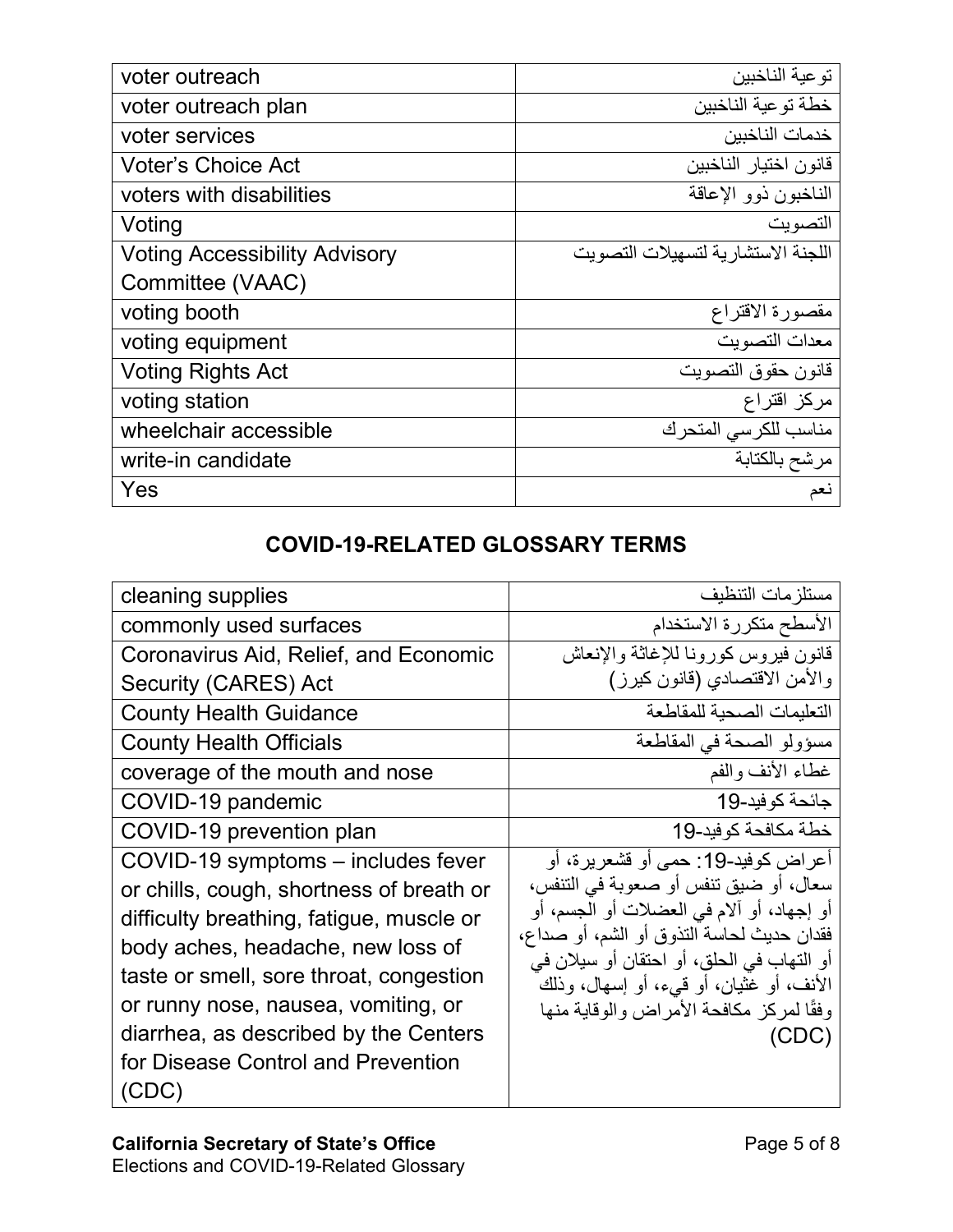| disinfecting tools                      | أدوات التطهير                                                            |
|-----------------------------------------|--------------------------------------------------------------------------|
| disinfecting wipes                      | مناديل التطهير                                                           |
| Executive Order N-64-20                 | الأمر التنفيذي 20-64-N                                                   |
| Executive Order N-67-20                 | الأمر التنفيذي 20-N-67                                                   |
| face covering                           | تغطية الوجه                                                              |
| face mask                               | كمامة الوجه                                                              |
| face shield                             | واقي الوجه                                                               |
| Fever                                   | حمى                                                                      |
| Gloves                                  | قفاز                                                                     |
| hand hygiene                            | نظافة اليدين                                                             |
| hand sanitizer                          | معقم اليدين                                                              |
| hand-washing - washing hands with       | غسل البيدين: غسل البيدين بالماء والصـابون مع                             |
| soap and water and scrubbing for at     | الفرك لمدة 20 ثانية على الأقل، أو استخدام                                |
| least 20 seconds, or using hand         | معقم لليدين إذا لم يتوفر الصابون أو الماء                                |
| sanitizer where soap or running water   | الجاري                                                                   |
| are unavailable                         |                                                                          |
| health and safety                       | الصحة والأمان                                                            |
| high-use areas                          | المناطق عالية الاستخدام                                                  |
| illness – reported illness ranges from  | المرض: تتراوح حالات المرض المسجلة من                                     |
| very mild (some people have no          | طَفيفة جدًا (بعض الناس لم تعان من أي                                     |
| symptoms) to severe illness             | أعراض) إلى مرض حاد                                                       |
| protective equipment – includes face    | معدات الحماية: تشمل غطاء الوجه والقفاز                                   |
| coverings, gloves, and other protective | وغير هما من أدوات الوقاية                                                |
| gear                                    |                                                                          |
| physical barrier                        | حاجز مادي                                                                |
| physical distancing                     | تباعد جسدى                                                               |
| plexiglass                              | زجاج أكريليك                                                             |
| potentially infectious                  | يحتمل أن يكون مُعديًا                                                    |
| proper sneezing and coughing            | آداب العطس والسعال: تشمل تغطية الوجه                                     |
| etiquette – includes covering coughs    | أثناء السعال والعطس وغسيل البدبن للمساهمة                                |
| and sneezes and washing hands to        | في مكافحة العدوي، وذلك وفقًا لمركز مكافحة<br>الأمراض والوقاية منها (CDC) |
| assist with infection control, as       |                                                                          |
| described by the Centers for Disease    |                                                                          |
| Control and Prevention (CDC)            |                                                                          |
| public health guidance                  | إرشادات الصحة العامة                                                     |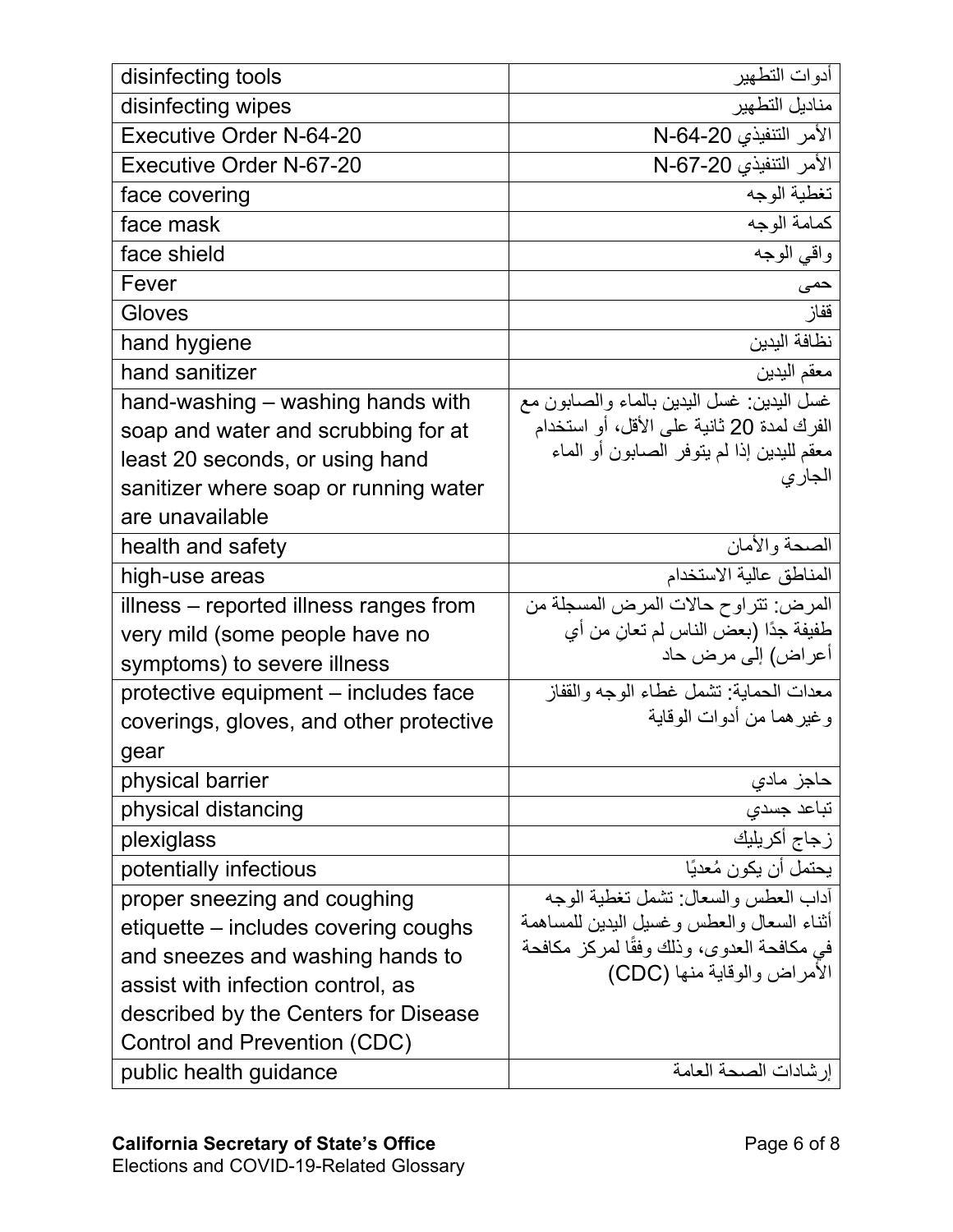| public health officials                | مسؤولو الصحة العامة                         |
|----------------------------------------|---------------------------------------------|
| risk assessment                        | تقييم المخاطر                               |
| serious underlying medical conditions  | الحالات الطبية الخطير ة الكامنة: تشمل حالات |
| - includes such conditions as heart or | مثل أمراض القلب أو الرئتين أو مرض           |
| lung disease or diabetes               | السكرى                                      |
| <b>Stay-At-Home Order</b>              | أمر البقاء في البيت                         |
| Temperature                            | در جة الحر ار ة                             |
| voter directional signs                | اللافتات التوجبهبة للناخببن                 |
| voting system cleaning                 | تنظبف نظام التصويت                          |

## **COVID-19-RELATED GLOSSARY PHRASES**

| Please wear a facial covering over       | برجي ارتداء غطاء وجه على أنفك وفمك.         |
|------------------------------------------|---------------------------------------------|
| your nose and mouth.                     |                                             |
| Maintain 6 feet of physical distance     | حافظ على مسافة جسدية بمقدار 6 أقدام         |
| between you and others in the            | (مترين تقريبًا) بينك وبين الآخرين داخل      |
| building.                                | المبني.                                     |
| Avoid physical contact.                  | تجنب التلامس الجسدى.                        |
| Use hand sanitizer at the check-in       | استخدم معقمًا لليد في مكان تسجيل الدخول قبل |
| station before and after voting.         | التصويت وبعده                               |
| Place your own ballot into the tabulator | ضع ورقة اقتراعك داخل جهاز تنظيم             |
| or ballot box.                           | الأصوات أو صندوق الاقتراع.                  |
| Thanks for wearing your mask.            | نشكرك على ارتداء الكمامة                    |
| Remember to use the hand sanitizer.      | لا تنسَ استخدام معقم اليدين.                |
| Thanks for keeping your distance.        | نشكرك على الحفاظ على المسافة بينك وبين      |
|                                          | الآخرين.                                    |
| Make sure your hands are dry before      | تأكد من أن يديك جافتان قبل أن تلمس ورقة     |
| touching your paper ballot.              | الاقتراع                                    |
| Place used items here for cleaning.      | ضع الأغراض المستخدَمة هنا لتنظيفها.         |
| Health guidelines to use a face          | تعليمات الصحة مصممة لحمايتك: يرجى           |
| covering and maintain physical           | الالتزام بارتداء غطاء الوجه والحفاظ على     |
| distancing are here to protect you and   | المسافة بينك وبين الآخرين.                  |
| others. Please follow them.              |                                             |
| A face covering can be provided for      | يمكن إعطائك غطاءً للوجه لترتديه، إذا كان    |
| you to use, if available.                | متوفرًا.                                    |